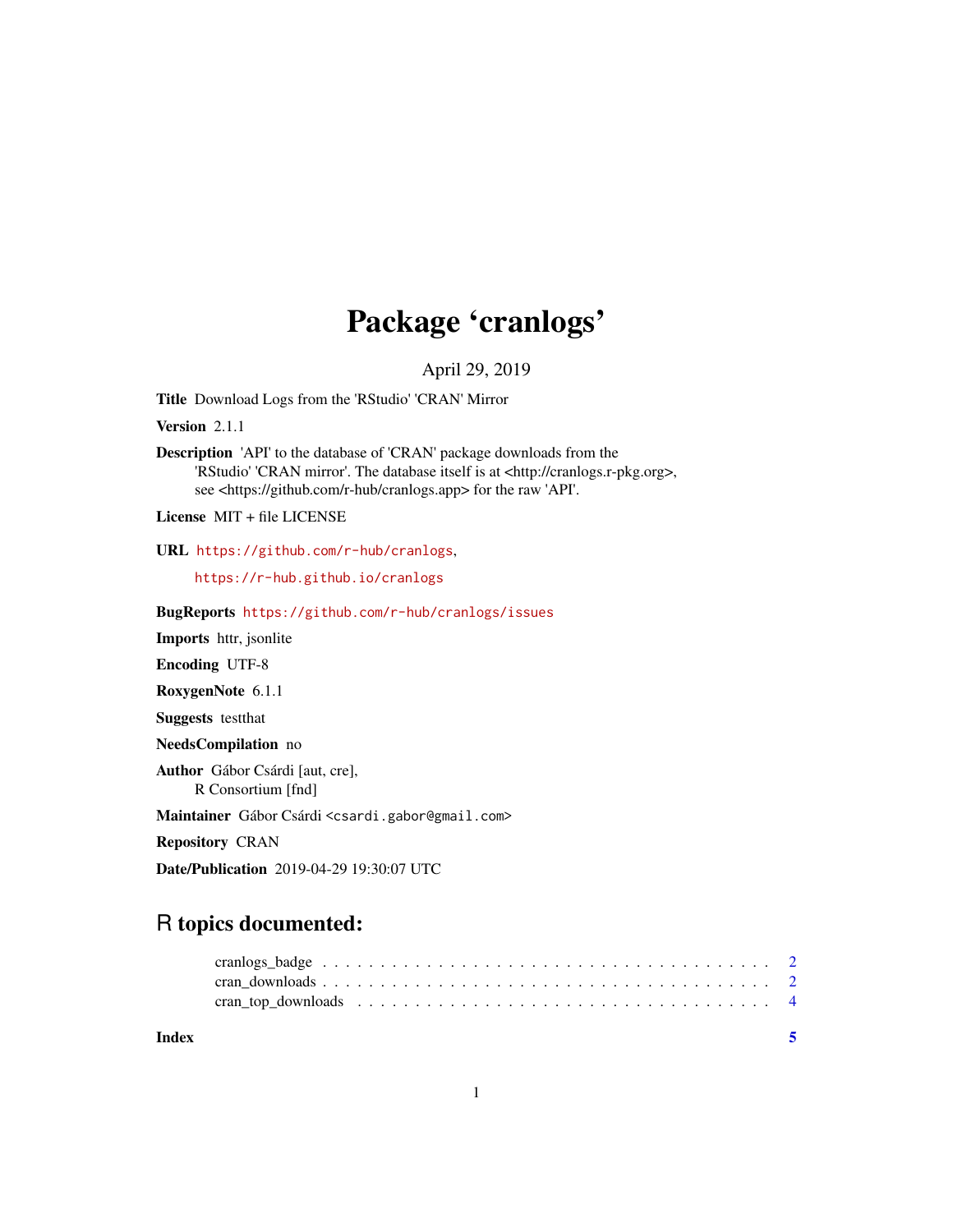<span id="page-1-0"></span>

#### Description

Create Markdown code for a cranlogs badge

#### Usage

```
cranlogs_badge(package_name, summary = c("last-month", "last-day",
  "last-week", "grand-total"), color = "blue")
```
#### Arguments

| package_name | name of the package                                                                                                           |
|--------------|-------------------------------------------------------------------------------------------------------------------------------|
| summary      | One of "last-day", "last-week", "last-month", "grand-total".                                                                  |
| color        | Either a hex color code or one of "brightgreen", "green", "yellowgreen", "yel-<br>low", "orange", "red", "lightgrey", "blue". |

#### Value

The string to be copy-pasted to the README source.

#### Examples

```
cranlogs_badge("praise")
cranlogs_badge("praise", summary = "grand-total")
cranlogs_badge("praise", summary = "last-week", color = "orange")
cranlogs_badge("praise", color = "ff8c69")
```
<span id="page-1-1"></span>cran\_downloads *Daily package downloads from the RStudio CRAN mirror*

#### Description

Daily package downloads from the RStudio CRAN mirror

#### Usage

```
cran_downloads(packages = NULL, when = c("last-day", "last-week",
  "last-month"), from = "last-day", to = "last-day")
```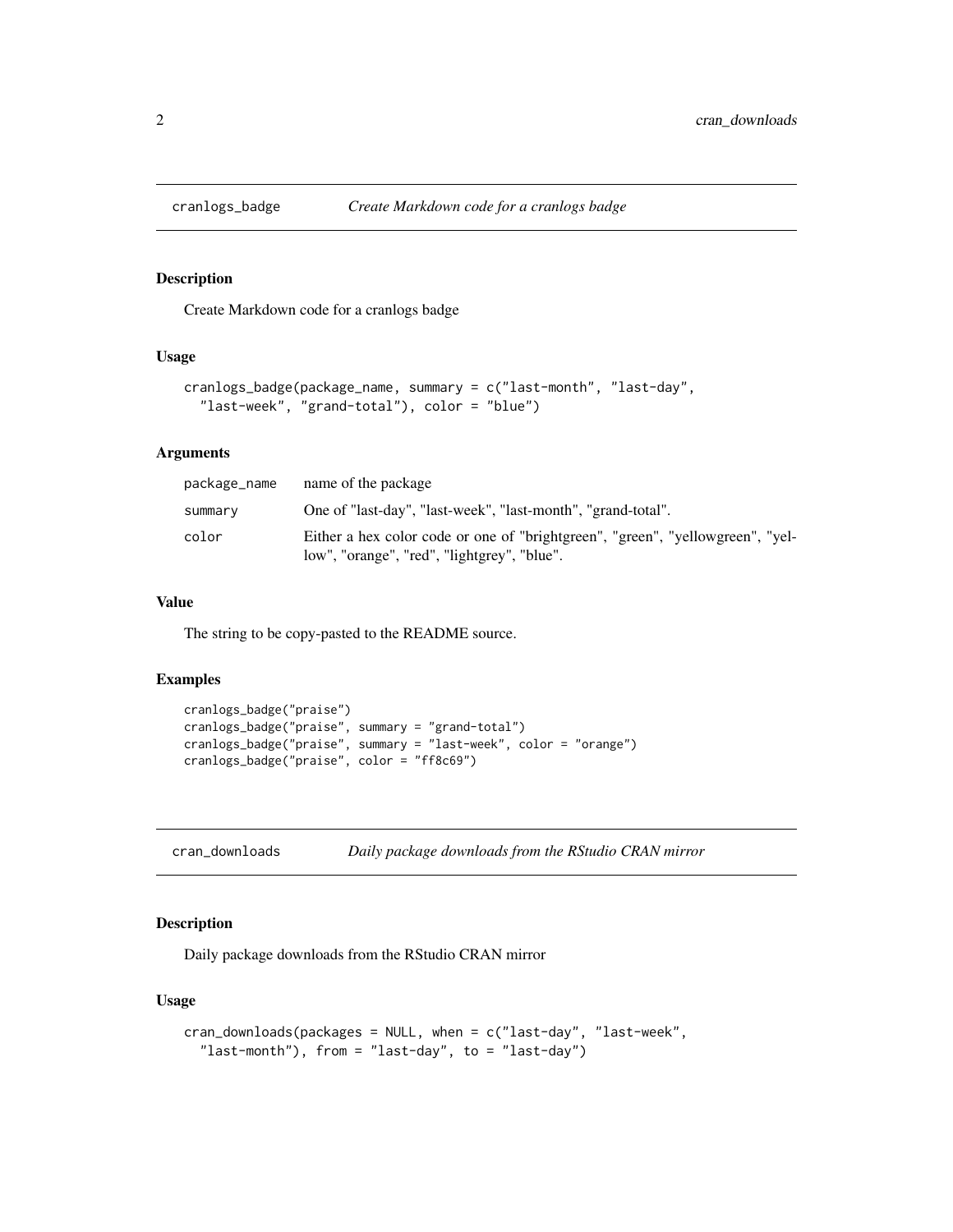#### <span id="page-2-0"></span>cran\_downloads 3

#### **Arguments**

| packages | A character vector, the packages to query, or NULL for a sum of downloads for<br>all packages. Alternatively, it can also be "R", to query downloads of R itself.<br>"R" cannot be mixed with packages. |
|----------|---------------------------------------------------------------------------------------------------------------------------------------------------------------------------------------------------------|
| when     | last-day, last-week or last-month (see details). If this is given, then from<br>and to are ignored.                                                                                                     |
| from     | Start date, in yyyy-mm-dd format, or last-day. It is ignored if when is given.                                                                                                                          |
| to       | End date, in yyyy-mm-dd format, or last-day. It is ignored if when is given.                                                                                                                            |

#### Details

last-day is the last day for which data is available, last-week is from 6 days prior to that last day with data, last-month is from 29 days prior to that last day with data.

0 counts can be due to the non-availability of data on the RStudio server for that day.

#### Value

For packages a data frame with columns:

| package | The package. This column is missing if all packages were queried. |
|---------|-------------------------------------------------------------------|
| date    | Day of the downloads, it is a Date object.                        |
| count   | Download count.                                                   |

For downloads of R, there are also columns for the operating system (os) and the R version (version).

#### See Also

Other CRAN downloads: [cran\\_top\\_downloads](#page-3-1)

#### Examples

```
## Not run:
## Default is last day for which data is available.
cran_downloads()
## All downloads for 'dplyr' in the last day for which data is available.
cran_downloads(packages = "dplyr")
## Daily downloads for 'igraph' last week
## (6 days prior to the last day for which data is available)
cran_downloads(packages = "igraph", when = "last-week")
## Downloads in the specified time interval
cran_downloads(from = "2014-06-30", to = "2014-08-08")
## Multiple packages
cran_downloads(packages = c("ggplot2", "plyr", "dplyr"))
```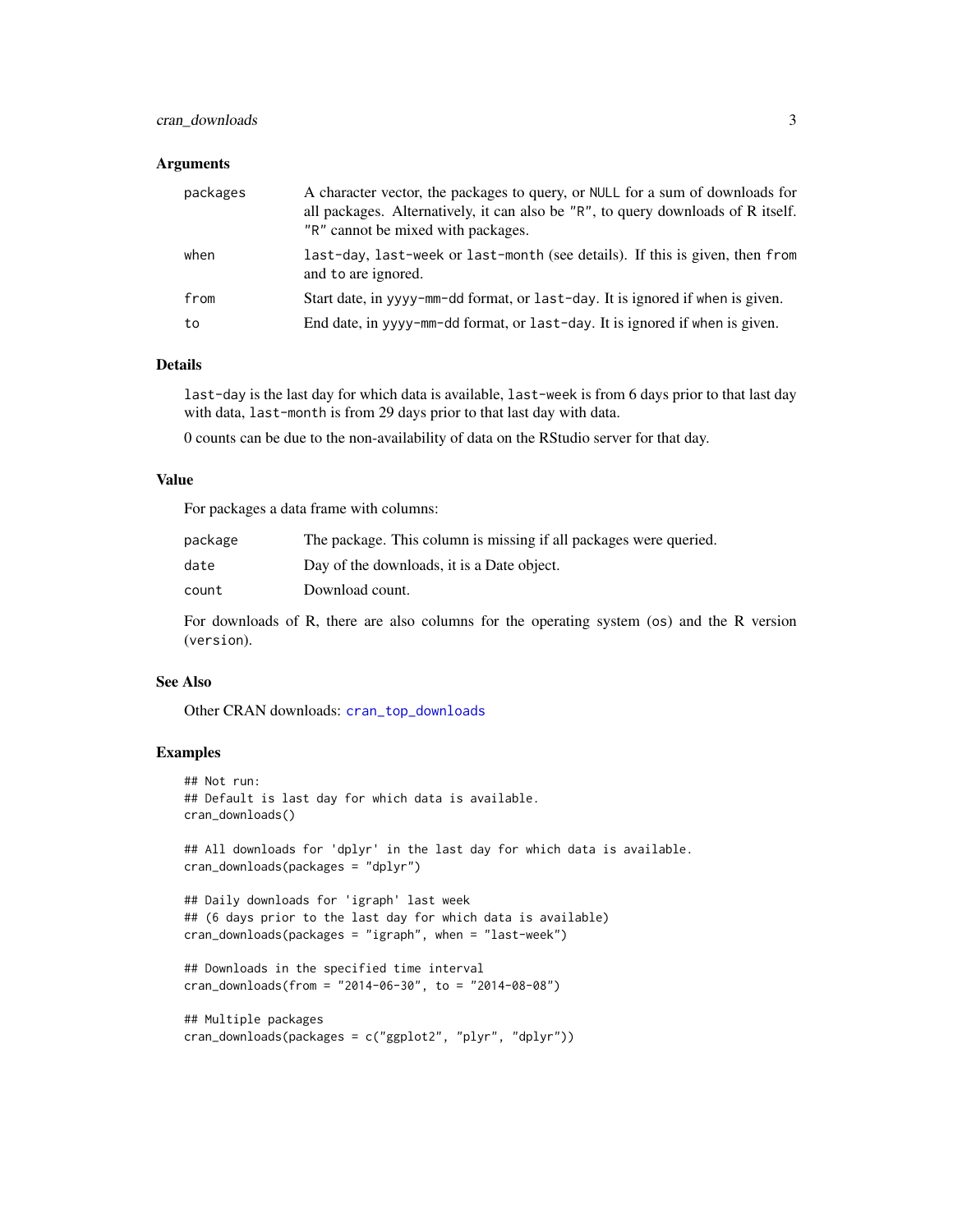```
## R downloads
cran_downloads("R")
## End(Not run)
```
<span id="page-3-1"></span>cran\_top\_downloads *Top downloaded packages from the RStudio CRAN mirror*

#### Description

Top downloaded packages from the RStudio CRAN mirror

#### Usage

```
cran_top_downloads(when = c("last-day", "last-week", "last-month"),
  count = 10
```
#### Arguments

| when  | last-day, last-week or last-month (see details).                           |
|-------|----------------------------------------------------------------------------|
| count | Number of packages to list. Note that the DB server lists only at most 100 |
|       | packages. This number might change in the future.                          |

#### Details

last-day is the last day for which data is available, last-week is from 6 days prior to that last day with data, last-month is from 29 days prior to that last day with data.

0 counts can be due to the non-availability of data on the RStudio server for that day.

#### Value

A data frame with columns: rank, package, count, from, to.

#### See Also

Other CRAN downloads: [cran\\_downloads](#page-1-1)

#### Examples

```
## Not run:
## Default is last day for which data is available.
cran_top_downloads()
## Last week (6 days prior to the last day for which data is available)
## instead
cran_top_downloads(when = "last-week")
## End(Not run)
```
<span id="page-3-0"></span>